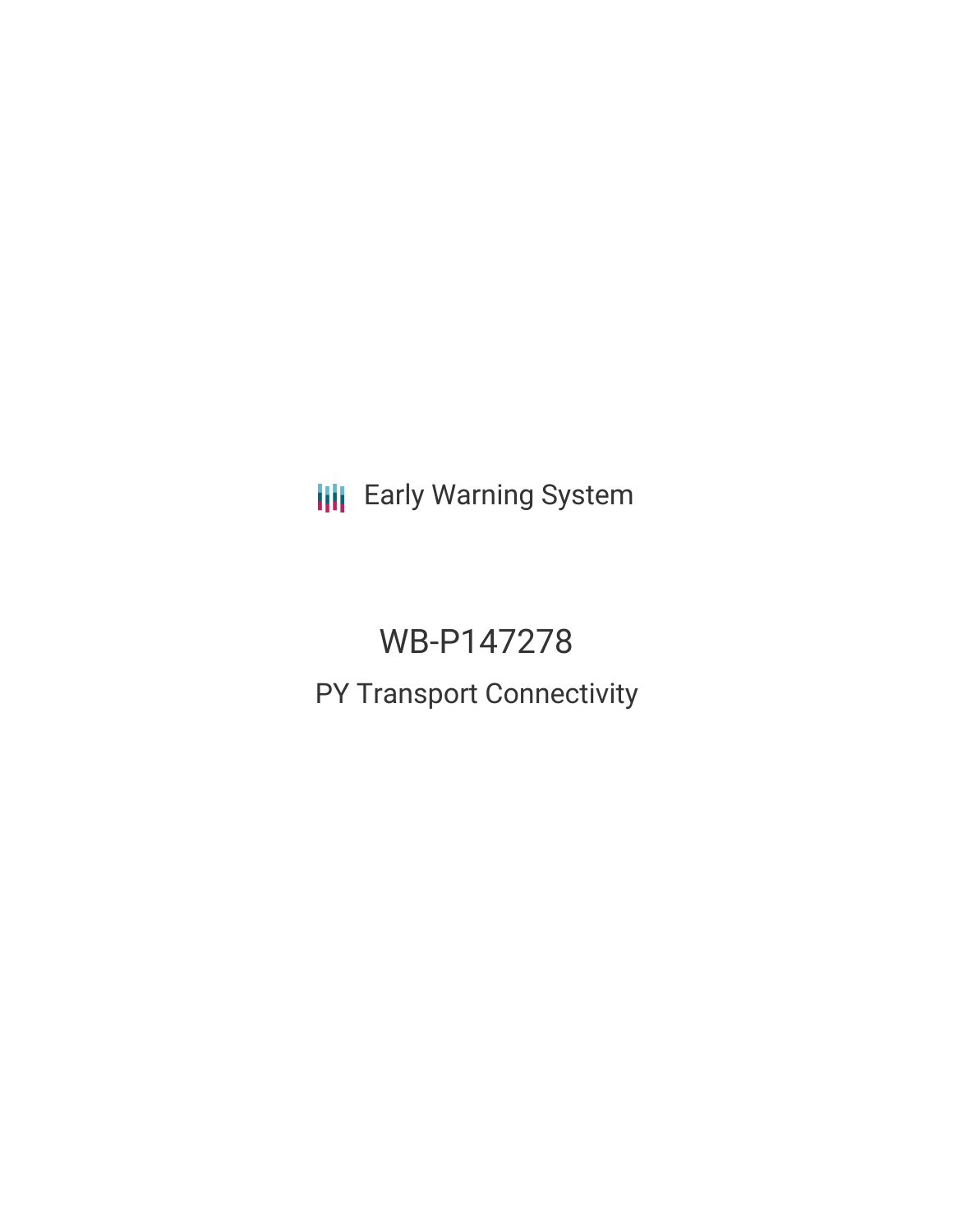

### **Quick Facts**

| <b>Countries</b>               | Paraguay         |
|--------------------------------|------------------|
| <b>Financial Institutions</b>  | World Bank (WB)  |
| <b>Status</b>                  | Active           |
| <b>Bank Risk Rating</b>        | B                |
| <b>Voting Date</b>             | 2016-07-25       |
| <b>Investment Amount (USD)</b> | \$100.00 million |
| <b>Project Cost (USD)</b>      | \$100.00 million |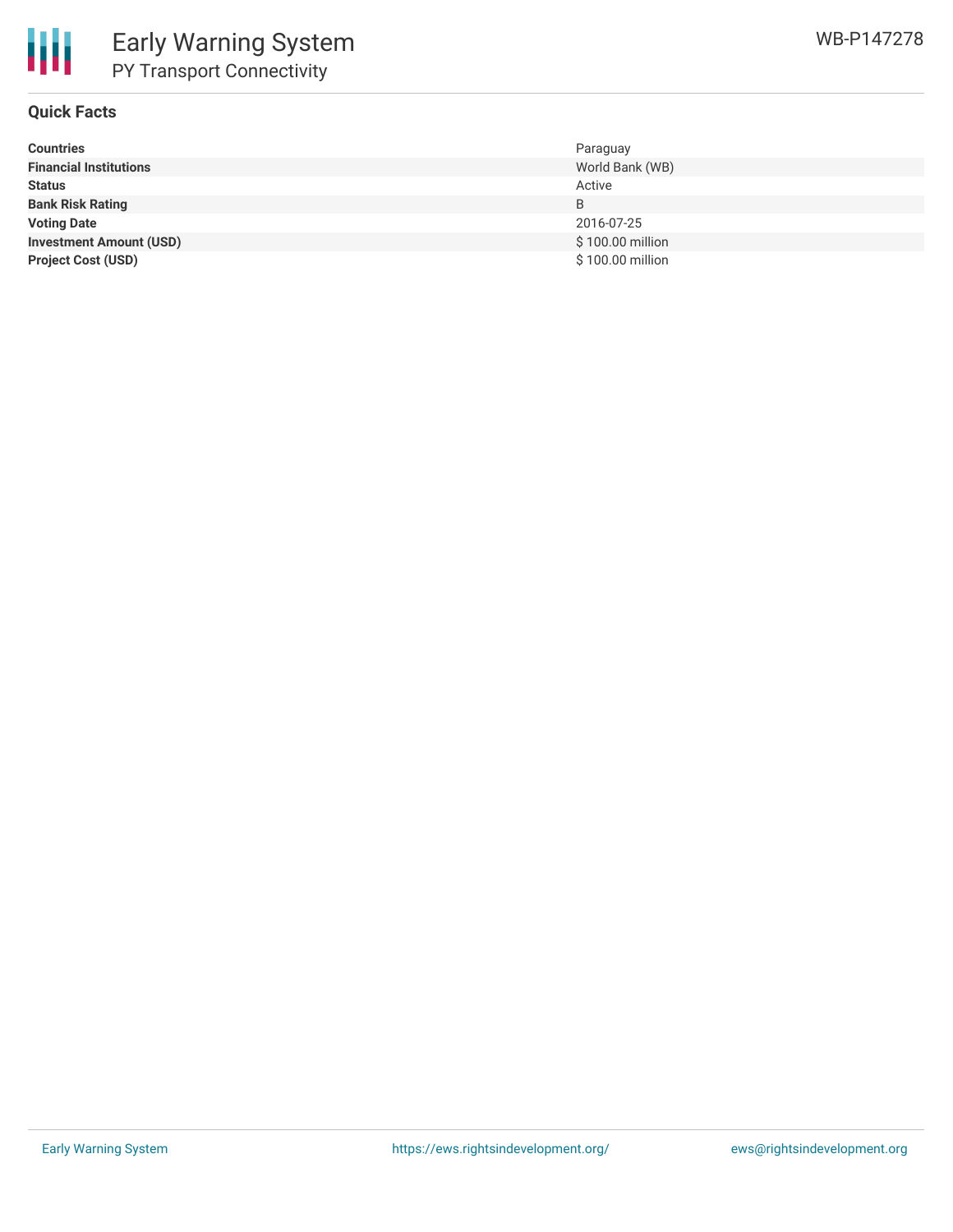

### **Project Description**

The development objectives of Transport Connectivity Project for Paraguay are: to (a) reduce transport connectivity costs and improve road safety along selected paved road sections that pass through targeted departments; and (b) improve the Borrower's planning and national road asset management capacity.

This project has four components. 1) The first component, Road Rehabilitation and Maintenance CREMA Contracts, will support (a) carrying out, under the terms of two CREMA contracts, the rehabilitation and maintenance works for approximately 319 km of the identified sections of the national paved roads; and (b) carrying out the supervision of works under the CREMA contracts aiming at reducing transport costs in the targeted departments. 2) The second component, Road Safety has two subcomponents. (i) the first subcomponent, the financing of road safety improvement interventions, will be targeting the most vulnerable users near urban areas along the identified sections of the national paved roads; (ii) the second subcomponent, an additional pilot subcomponent will support road safety improvement interventions (other than those under the CREMA Contracts) with the goal of improving road safety conditions in eligible municipalities, within project targeted departments, such as, inter alia, road marking of exclusive areas, the installation of traffic lights in urban areas, the construction of speed bumps, roundabouts, ramps for people with disabilities and of pedestrian paths in school vicinities. 3) The third component, Road Asset Planning and Management, will support the consolidation of the Ministry of Public Works and Communications (MOPC) strategic road management methodologies and systems, building on the efforts of the Road Maintenance Project to strengthen the client's monitoring and evaluation (M and E) capacity. 4) The fourth component, Project Management and Imple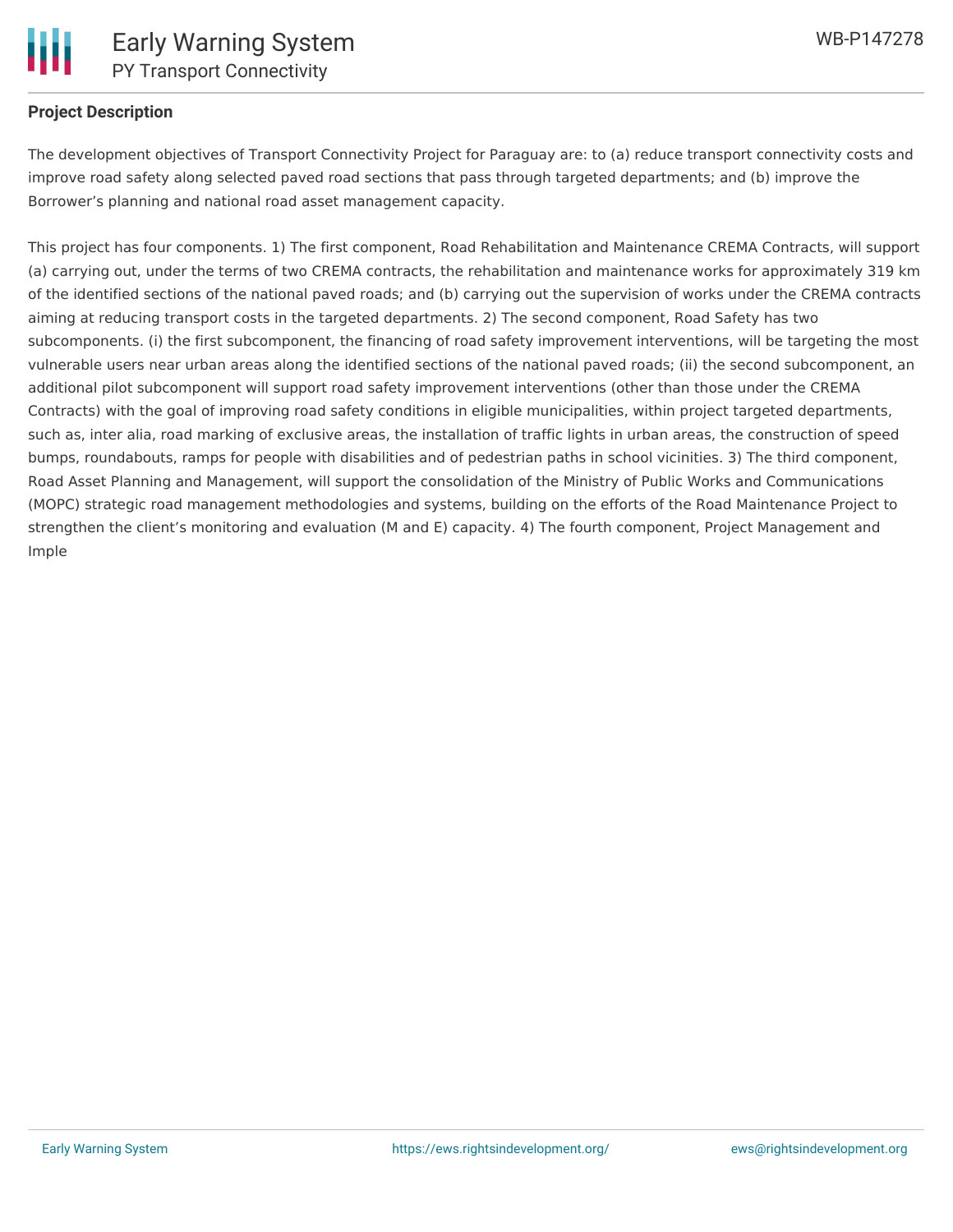

#### **Investment Description**

World Bank (WB)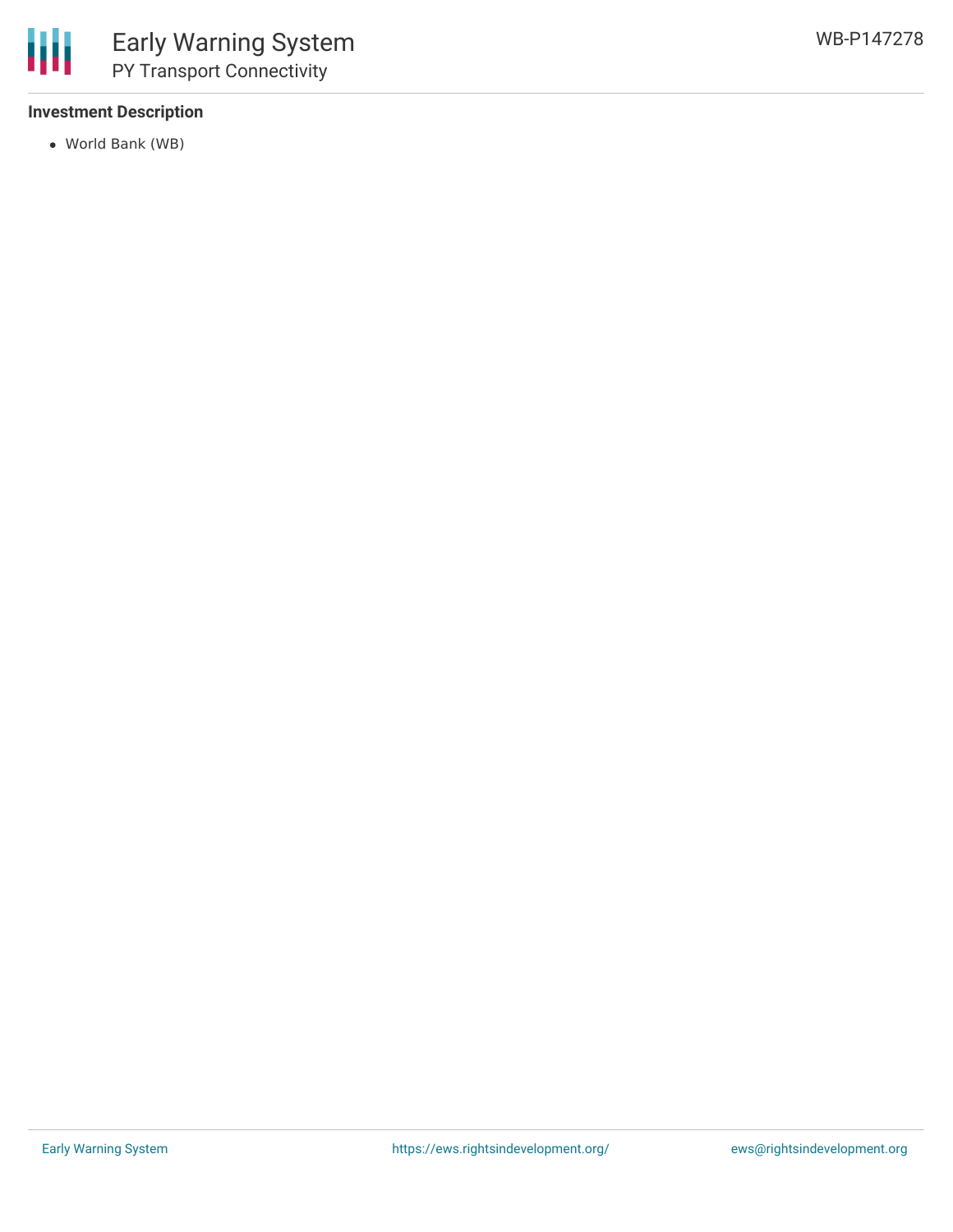### **Contact Information**

ACCOUNTABILITY MECHANISM OF WORLD BANK

The World Bank Inspection Panel is the independent complaint mechanism and fact-finding body for people who believe they are likely to be, or have been, adversely affected by a World Bank-financed project. If you submit a complaint to the Inspection Panel, they may investigate to assess whether the World Bank is following its own policies and procedures for preventing harm to people or the environment. You can contact the Inspection Panel or submit a complaint by emailing ipanel@worldbank.org. You can learn more about the Inspection Panel and how to file a complaint at: http://ewebapps.worldbank.org/apps/ip/Pages/Home.aspx.